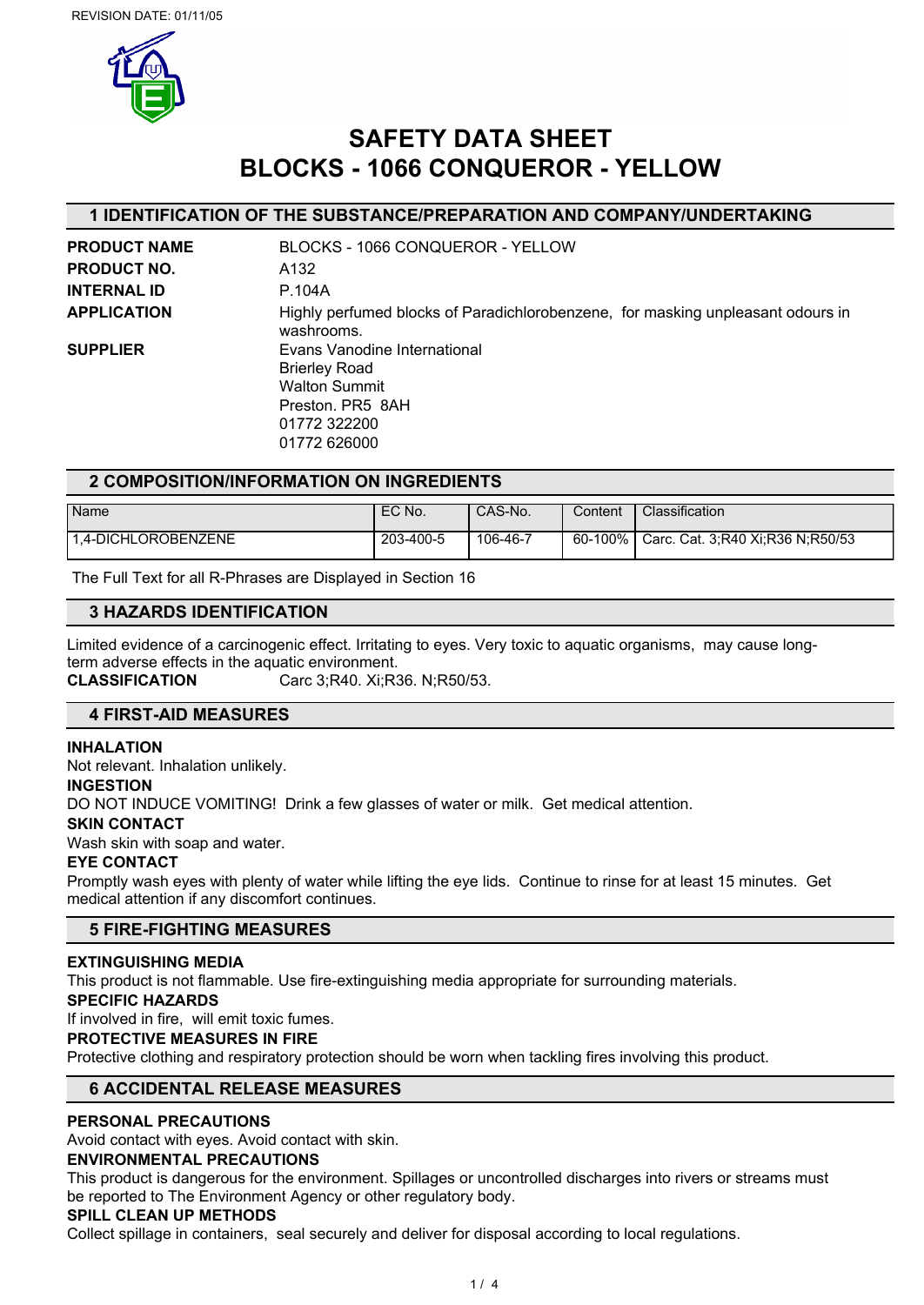# **BLOCKS - 1066 CONQUEROR - YELLOW**

# **7 HANDLING AND STORAGE**

# **USAGE PRECAUTIONS**

Avoid contact with eyes Avoid contact with skin.

#### **STORAGE PRECAUTIONS**

Store at moderate temperatures in dry, well ventilated area. Keep in original container. Store away from Oxidising material.

# **8 EXPOSURE CONTROLS/PERSONAL PROTECTION**

| Name                | <b>Std</b> | $\sim$ ppm | ้ - mg/m3<br>--    | IST<br>$\mathsf{p}$ - ppm | <b>CT</b><br>' - mg/m3<br>ত। |
|---------------------|------------|------------|--------------------|---------------------------|------------------------------|
| 1.4-DICHLOROBENZENE | <b>WEL</b> | -25<br>ppm | $153 \text{ mg/m}$ | 150<br>ppm                | 306<br>mq/m3                 |

#### **INGREDIENT COMMENTS**

WEL = Workplace Exposure Limits **ENGINEERING MEASURES** Must not be handled in confined space without sufficient ventilation. **RESPIRATORY EQUIPMENT** None required. **HAND PROTECTION** For prolonged or repeated skin contact the use of household rubber gloves is advisable. **EYE PROTECTION** Eye protection recommended. **OTHER PROTECTION** None required.

# **9 PHYSICAL AND CHEMICAL PROPERTIES**

| <b>APPEARANCE</b>         | Solid              |                           |                |
|---------------------------|--------------------|---------------------------|----------------|
| <b>COLOUR</b>             | Yellow             |                           |                |
| <b>ODOUR</b>              | Characteristic     |                           |                |
| <b>SOLUBILITY</b>         | Insoluble in water |                           |                |
| <b>BOILING POINT (°C)</b> | 172 760 mm Hq      | <b>MELTING POINT (°C)</b> | 53             |
| <b>RELATIVE DENSITY</b>   | Not applicable     | pH-VALUE, CONC.           | Not applicable |
|                           |                    | <b>SOLUTION</b>           |                |

FLASH POINT (°C) 65 CC (Closed cup).

**10 STABILITY AND REACTIVITY**

#### **STABILITY**

No particular stability concerns.

#### **MATERIALS TO AVOID**

Strong oxidising substances. Strong acids.

# **11 TOXICOLOGICAL INFORMATION**

# **TOXICOLOGICAL INFORMATION**

Refer to section 3.

# **12 ECOLOGICAL INFORMATION**

# **ECOTOXICITY**

Dangerous for the environment: May cause long-term adverse effects in the aquatic environment.

# **BIOACCUMULATION**

Insoluble in water and has potential for bioaccumulation.

# **DEGRADABILITY**

There is evidence of degradation in soil, water and air.

# **13 DISPOSAL CONSIDERATIONS**

# **DISPOSAL METHODS**

Empty Container can be consigned to normal waste. Unwanted material should be disposed of as hazardous waste by registered contractor.

# **14 TRANSPORT INFORMATION**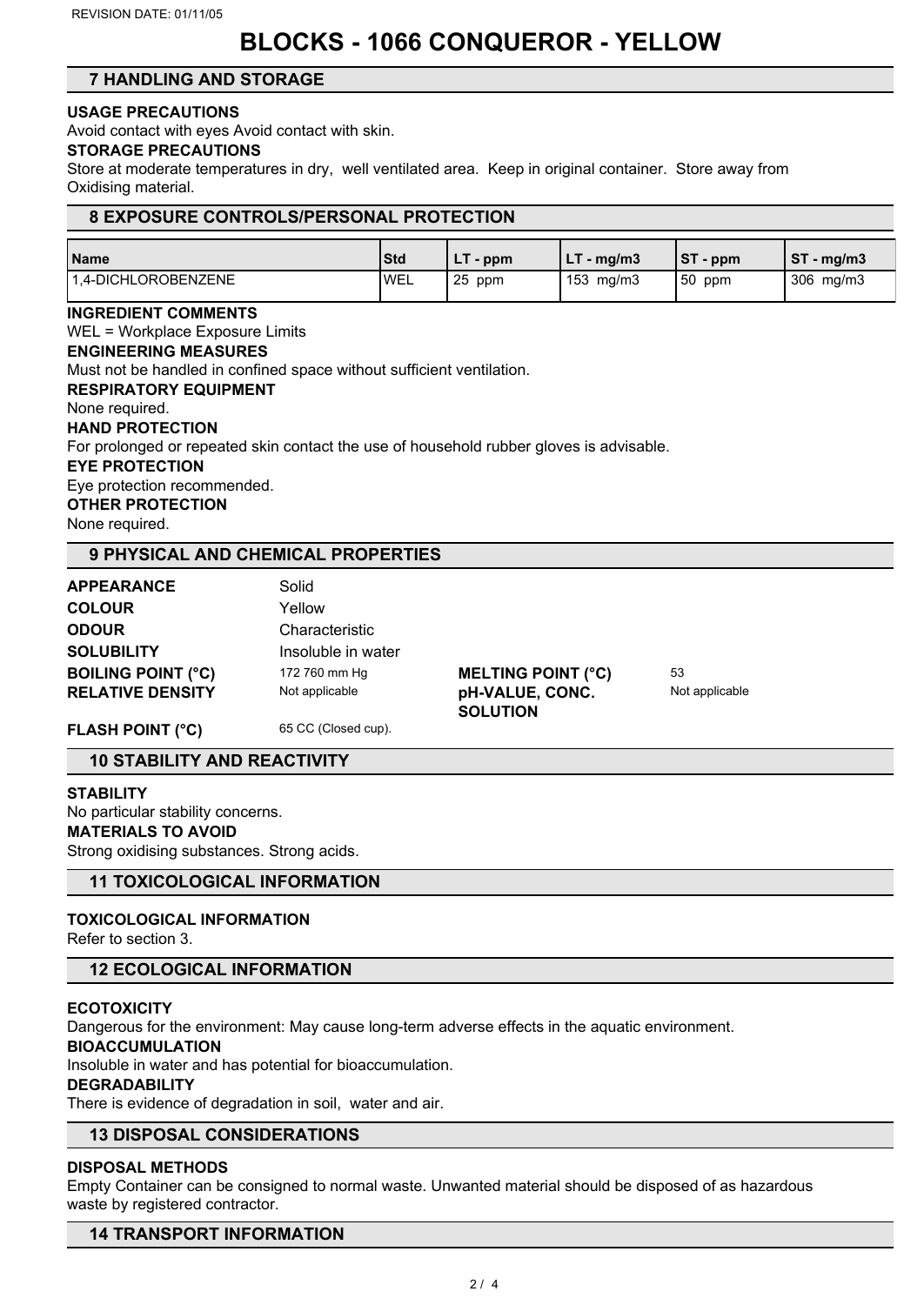# **BLOCKS - 1066 CONQUEROR - YELLOW**



| <b>PROPER SHIPPING NAME</b>      | ENVIRONMENTALLY HAZARDOUS SUBSTANCE, SOLID, N.O.S. (<br>paradichlorobenzene) |                                            |                                                                          |  |
|----------------------------------|------------------------------------------------------------------------------|--------------------------------------------|--------------------------------------------------------------------------|--|
| <b>UN NO. ROAD</b>               | 3077                                                                         | <b>ADR CLASS</b>                           | Class 9: Miscellaneous<br>dangerous substances<br>and articles.          |  |
| <b>ADR PACK GROUP</b>            | III                                                                          | <b>RID CLASS NO.</b>                       | Class 9: Miscellaneous<br>dangerous substances<br>and articles.          |  |
| <b>RID PACK GROUP</b>            | III                                                                          | <b>UN NO. SEA</b>                          | 3077                                                                     |  |
| <b>IMDG CLASS</b>                | Class 9: Miscellaneous<br>dangerous substances<br>and articles.              | <b>IMDG PACK GR.</b>                       | Ш                                                                        |  |
| <b>MARINE POLLUTANT</b>          |                                                                              | <b>UN NO. AIR</b>                          | 3077                                                                     |  |
|                                  |                                                                              |                                            |                                                                          |  |
| <b>ICAO CLASS</b>                | Class 9: Miscellaneous<br>dangerous substances<br>and articles.              | AIR PACK GR.                               | III                                                                      |  |
| <b>15 REGULATORY INFORMATION</b> |                                                                              |                                            |                                                                          |  |
| <b>LABELLING</b>                 |                                                                              |                                            |                                                                          |  |
|                                  |                                                                              |                                            |                                                                          |  |
|                                  | Harmful                                                                      | Dangerous for the<br>environment           |                                                                          |  |
| <b>CONTAINS</b>                  | 1,4-DICHLOROBENZENE                                                          |                                            |                                                                          |  |
| <b>RISK PHRASES</b>              |                                                                              |                                            |                                                                          |  |
|                                  | R40                                                                          | Limited evidence of a carcinogenic effect. |                                                                          |  |
|                                  | R36                                                                          | Irritating to eyes.                        |                                                                          |  |
|                                  | R50/53                                                                       | in the aquatic environment.                | Very toxic to aquatic organisms, may cause long-term adverse effects     |  |
| <b>SAFETY PHRASES</b>            |                                                                              |                                            |                                                                          |  |
|                                  | S <sub>2</sub>                                                               | Keep out of the reach of children          |                                                                          |  |
|                                  | S22                                                                          | Do not breathe dust.                       |                                                                          |  |
|                                  | S24/25                                                                       | Avoid contact with skin and eyes.          |                                                                          |  |
|                                  | S26                                                                          | seek medical advice.                       | In case of contact with eyes, rinse immediately with plenty of water and |  |
|                                  | S46                                                                          | or label.                                  | If swallowed, seek medical advice immediately and show this container    |  |

# **ENVIRONMENTAL LISTING**

Hazardous Waste (England and Wales) Regulations.

# **EU DIRECTIVES**

System of specific information relating to Dangerous Preparations. 2001/58/EEC. As amended by Directive 93/ 112/EC and 2001/58/EC.

# **STATUTORY INSTRUMENTS**

Chemicals (Hazard Information and Packaging) Regulations. 2005

# **APPROVED CODE OF PRACTICE**

The compilation of safety Data Sheets L130.